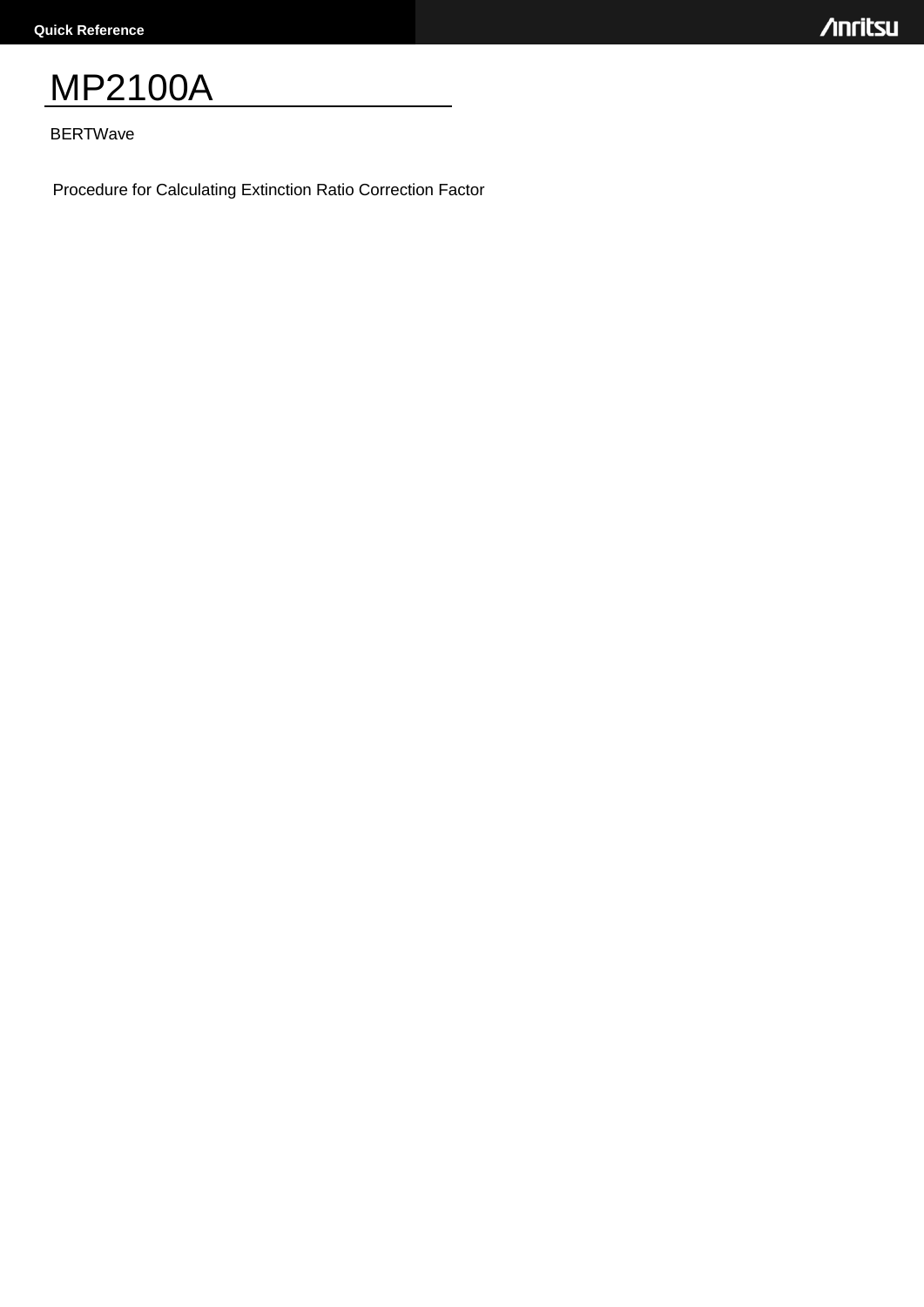## **Contents**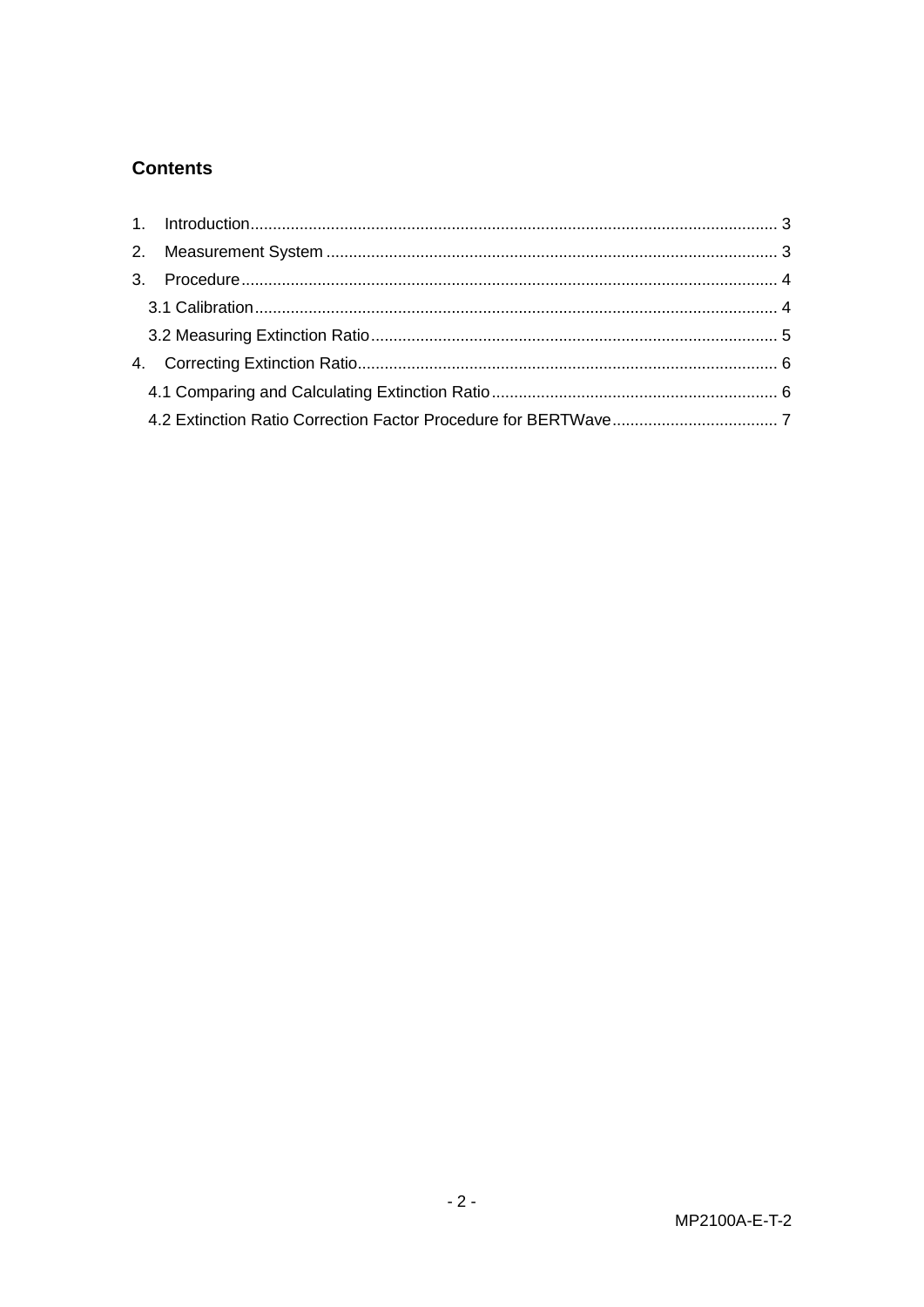## <span id="page-2-0"></span>1. Introduction

This document explains how to measure the extinction ratio using sampling oscilloscopes; it is necessary because the measured value must be synchronized with the measuring instrument acting as the reference. The measurement method, Correction Factor calculation and input procedure are described using the MP2100A BERTWave as an example.

## <span id="page-2-1"></span>2. Measurement System

The explanation of the measurement procedure assumes that the following measurement system is being used.



Fig. 1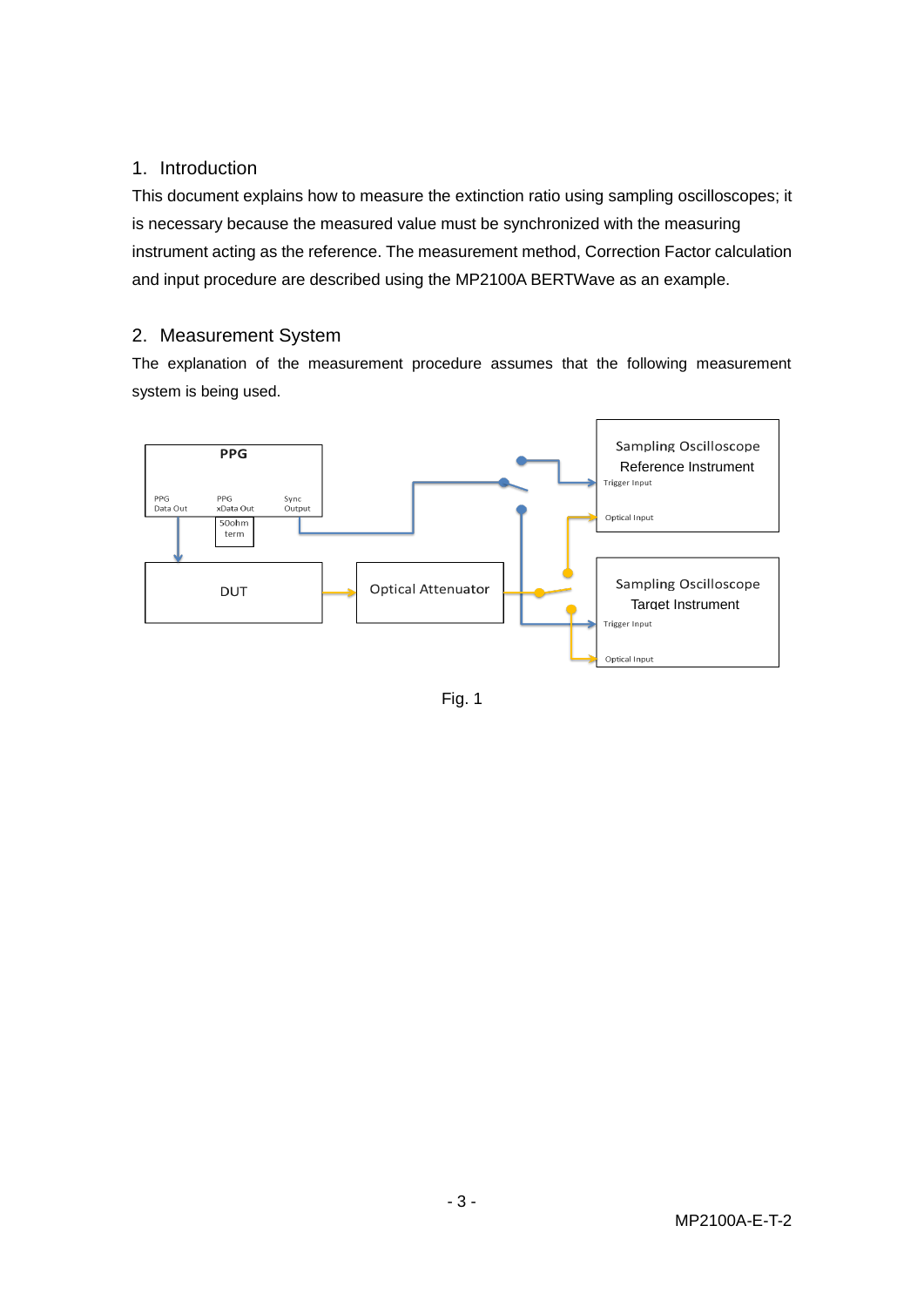## <span id="page-3-0"></span>3. Procedure

## <span id="page-3-1"></span>3.1 Calibration

Allow the instruments to warm-up sufficiently (>1 hour) before measurement.

After warming-up, press the [O/E] button at the right side of the screen to set the measured Bit Rate filter and wavelength (Fig. 2).





Move to the Eye/Pulse Scope screen and set Ch A to Off; press the [Setup] button and run Calibration from the Utilities tab (Fig. 3). At Calibration, disconnect all cables and fit the cap on the optical input (Ch B input) to ensure there is no optical input.



Fig. 3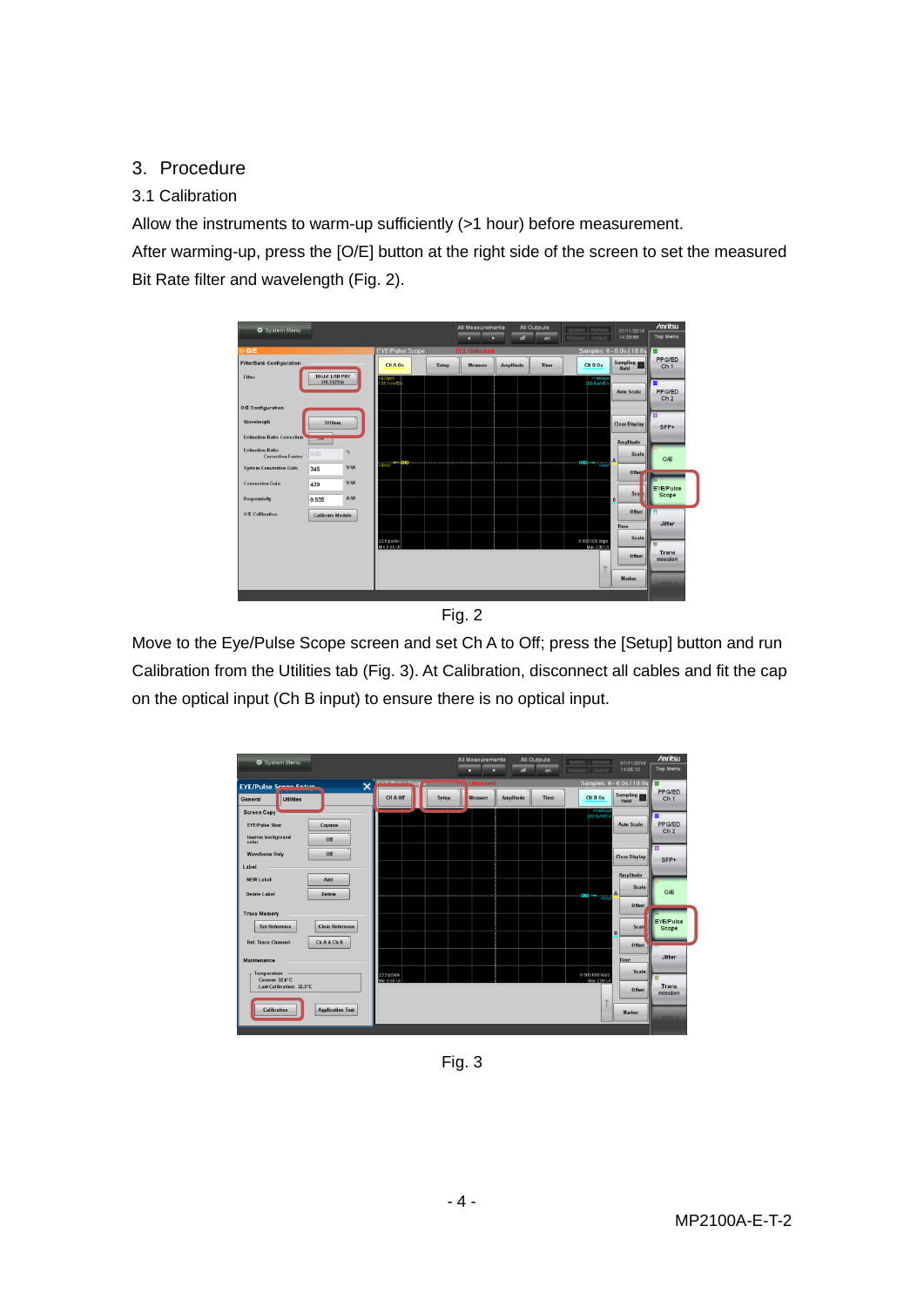## <span id="page-4-0"></span>3.2 Measuring Extinction Ratio

Press the Eye/Pulse Scope [Setup] button and set Number of Samples, Accumulation Type, and Limit Types at the General tab. In this example, measurement is performed by setting the Total Sample count to 1.35 MSa. To capture 1.35 MSa as the Total Sample, set Number of Samples to 1021 and the number of Waveforms to 1323 (Fig. 4).





Press the [Measure] button to set Measure Item to Amplitude/Time and display the extinction ratio measurement results (Fig. 5).



Fig. 5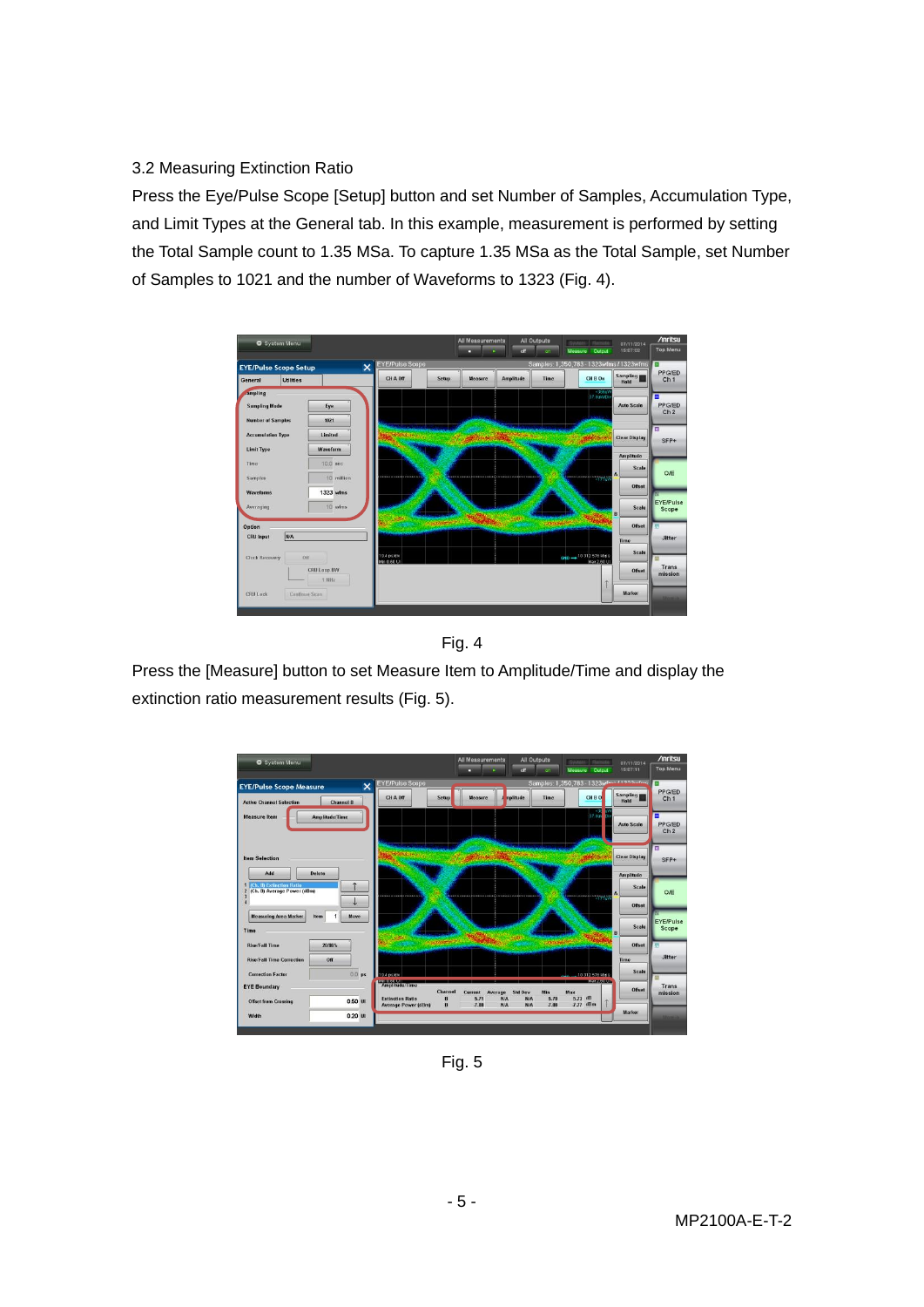## <span id="page-5-0"></span>4. Correcting Extinction Ratio

## <span id="page-5-1"></span>4.1 Comparing and Calculating Extinction Ratio

To calculate the extinction ratio Correction Factor, prepare the target DUT and measure the extinction ratio under the exact same conditions such as temperature, Bit Rate, DUT, optical fiber, etc., for both the reference instrument and the instrument to be corrected. The Correction Factor is calculated from the following equation based on the measured extinction ratios.

$$
ER[CF] = \left(\frac{1}{10^{\frac{ER[meas]}{10}}}-\frac{1}{10^{\frac{ER[ref]}{10}}}\right)*100
$$

 $ER[ref] = Reference instrument measured value (dB)$ 

ER[meas] = Measured value (dB)

 $ER[CF] = ER$  Correction Factor (%)

The Correction Factor calculated from the above equation can be found easily using the appended spreadsheet (Excel file).

Input the measured extinction ratio values into the Excel spreadsheet Correction Factor Target Measured Value and Reference Measured Value columns to calculate the Correction Factor and the extinction ratio after correction. In addition, to ensure that the measured value always has the same measurement error as well as to minimize the measurement error, the mean Correction Factor is calculated from the average of five extinction ratio measurements and displayed automatically (Fig.6).

| Input actual measured values for<br>Correction<br>Factor<br>target<br>and<br>Reference |  |        |  |           |                  | measurements |               |                    | Automatically displays Correction Factor, Extinction Ratio<br>after Correction, and mean Correction Factor for five |                   |
|----------------------------------------------------------------------------------------|--|--------|--|-----------|------------------|--------------|---------------|--------------------|---------------------------------------------------------------------------------------------------------------------|-------------------|
|                                                                                        |  |        |  |           |                  |              |               |                    |                                                                                                                     |                   |
|                                                                                        |  |        |  |           |                  |              | Correction    | Target             |                                                                                                                     | Correction Factor |
| Number                                                                                 |  | Target |  | Reference |                  |              | <b>Factor</b> | (after Correction) |                                                                                                                     | (Avarage)         |
|                                                                                        |  |        |  |           | $[$ Unit: $dB$ ] |              | 0.00          |                    | 0.00                                                                                                                | 0.00              |
| 2                                                                                      |  |        |  |           |                  |              | 0.00          |                    | 0.00                                                                                                                |                   |
| 3                                                                                      |  |        |  |           |                  |              | 0.00          |                    | 0.00                                                                                                                |                   |
|                                                                                        |  |        |  |           |                  |              | 0.00          |                    | 0.00                                                                                                                |                   |
| 5                                                                                      |  |        |  |           |                  |              | 0.00          |                    | 0.00                                                                                                                |                   |
|                                                                                        |  |        |  |           |                  |              |               |                    |                                                                                                                     |                   |

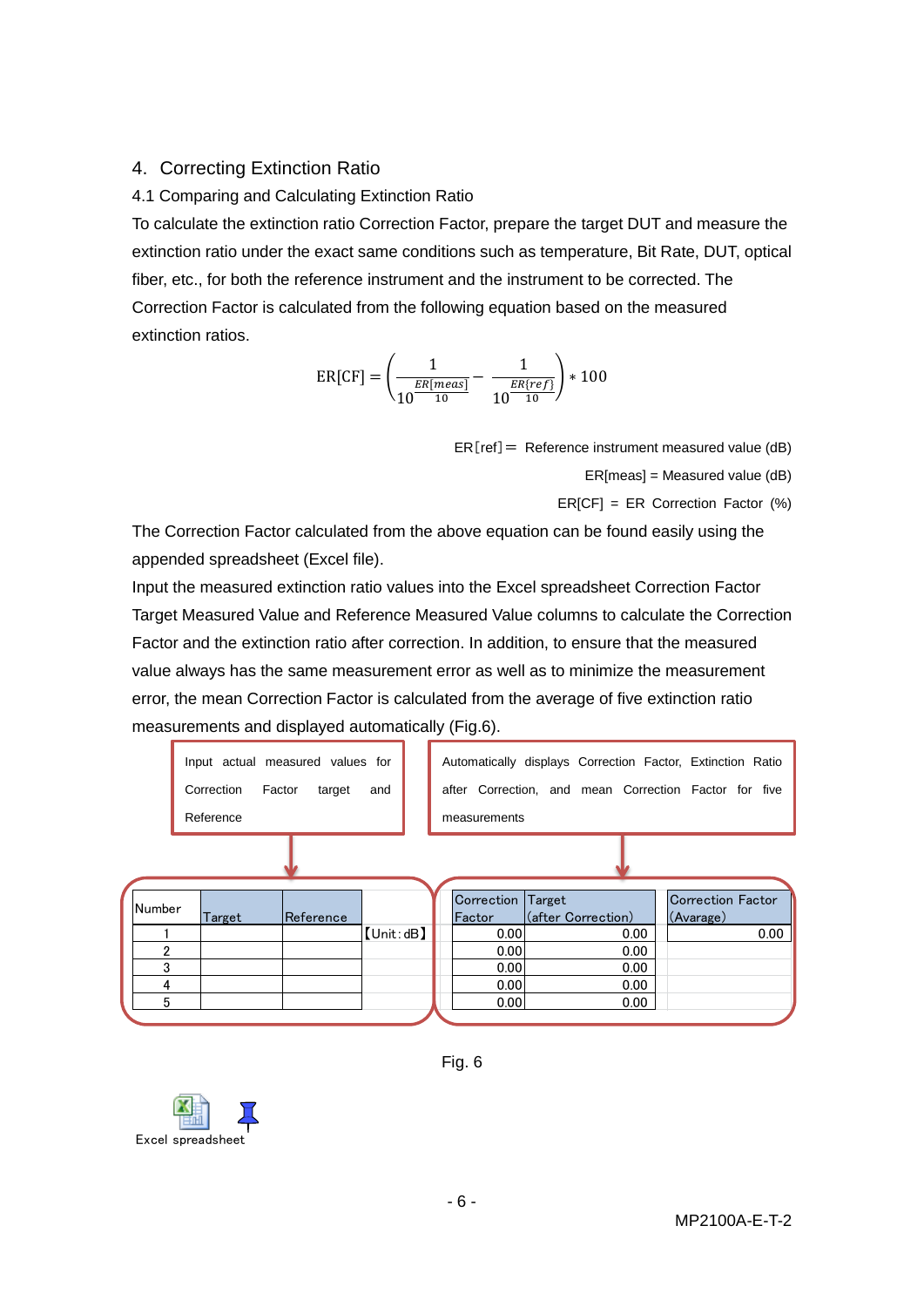## <span id="page-6-0"></span>4.2 Extinction Ratio Correction Factor Procedure for BERTWave

Input the extinction ratio calculated from the extinction ratio spreadsheet to the BERTWave using the following procedure. In this example, an extinction ratio of 3.0% is input.

Press the [O/E] button at the right side of the screen, change the O/E Configuration [Extinction Ratio Correction] button to On and input the Extinction Ratio Correction Factor. \*Corrected is displayed on the measurement screen, confirming that the extinction ratio value has been updated. Compare the updated extinction ratio with the extinction ratio of the reference instrument and confirm that they are about the same value (Fig. 7).



Fig. 7